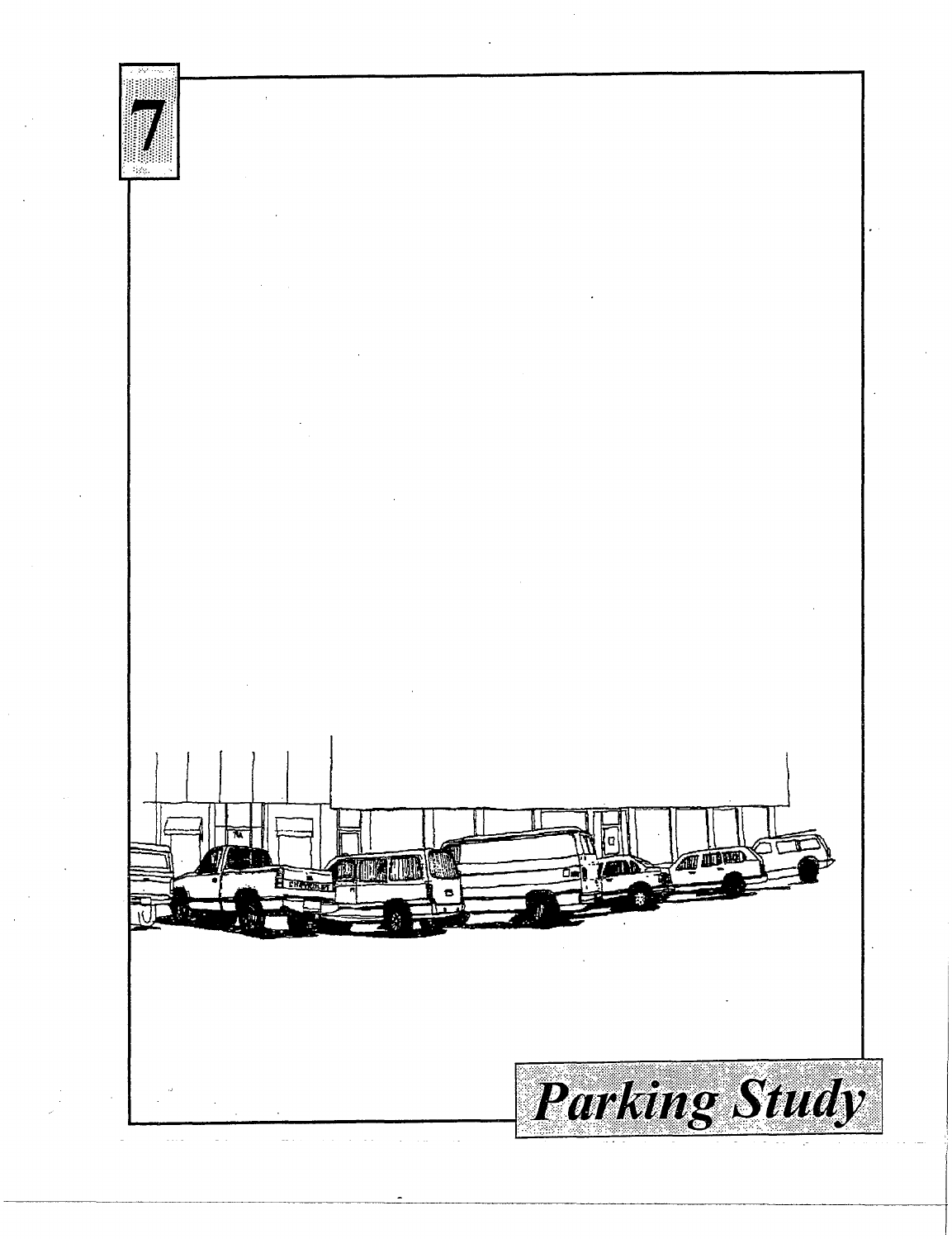# **Transportation and Parking**

# INTRODUCTION

Identifying issues and concerns for downtown also must include those of transportation and parking. The safety and convenience of travel is critical for maintaining economic viability. Merchants want their customers to be able to get to their store or office in the most convenient manner possible, and customers desire a parking space close to the facility they intend to use. Therefore, it is necessary to study these issues to determine if the needs and desires of both merchants and customers are being satisfied.

Discussing the original character of American commercial districts provides a better understanding of the nature of transportation conditions. Most central business districts were established long before the invention of the automobile, and; therefore, they were designed primarily to accommodate pedestrians. The fundamental purpose remains the concentration of commercial and retail activities, but our method of transportation has changed dramatically. We now are a society highly dependent on automobiles, and our business districts must be altered to reflect this dependency. Today, America's "Main Streets" must be redesigned to accommodate all modes of transportation so that the auto and pedestrian can safely share this community space.

First, transportation issues are discussed to identify primary concerns and to make recommendations. Then, parking conditions are studied. Understanding the conditions and nature of parking facilities is important because of the role the automobile plays in our lives and its close connection to economic activity.

## TRANSPORTATION ISSUES

An adequate circulation system ensures safe and efficient travel of automobiles and pedestrians. Two primary concerns affecting the local transportation pattern were identified at focus group meetings. First, heavy congestion is created by commercial truck traffic at the intersection of U.S. Highway 24 and Kansas Highway 63. Second, backing out of angled parking spaces onto U.S. 24 is a serious safety hazard.



# *Chapter Sections:*

- *Introduction*
- *Transportation Issues*
- *Parking Study*
- *Conclusions*
- *Recommendations*

# *Major transportation issues:*

• *Heavy congestion created by commercial truck traffic at the intersection of U.S. 24 andK-63* 

• *Backing out of angled parking spaces onto U.S. 24* 

fR:l.\"SPOl-ff J TIU.\" .-l.\ll f'.·IJ<J.;J.W;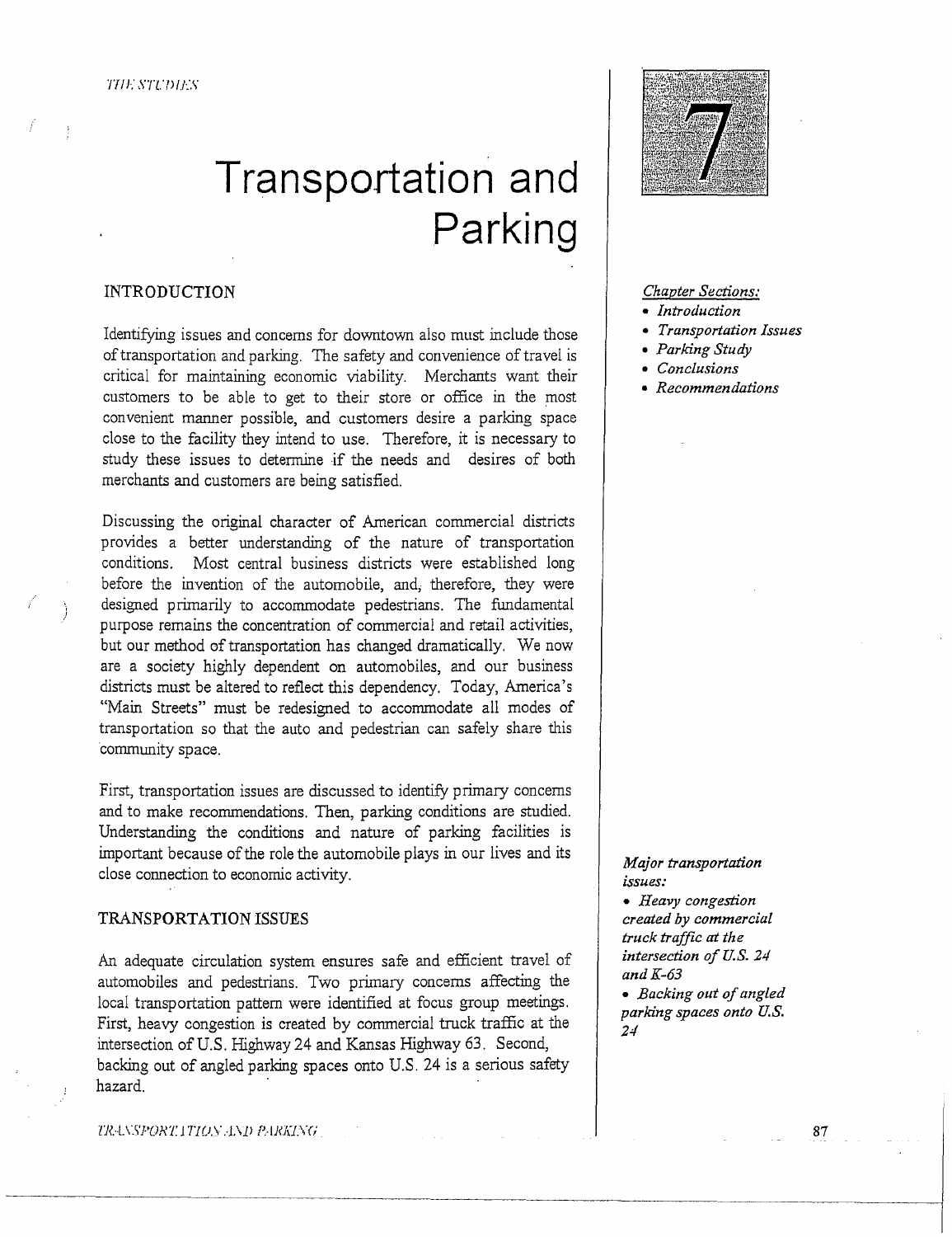The Kansas Department of Transportation has jurisdiction over these roads, and it has no plans for improvement and does not anticipate rerouting either highway. However, traffic-calming devices placed at the intersection would help alleviate some congestion.

The second concern is a result of several factors: narrow street width, the angle of parking spaces, speed-limit violations, and sight obstruction caused by other cars and trucks. These conditions make it difficult for drivers of small and mid-sized cars to determine when it is safe to back onto U.S. 24. "Fender-benders" and other minor accidents are products of this unsafe condition.

# PARKING STUDY

# *Study Area.*

The area studied is defined as those parking spaces along Bertrand Street (U.S. 24) between Fourth and Seventh streets. Also included are those spaces located within one-half block of Bertrand, including the grocery store and bank parking lots. The parking area immediately north of Railroad Park is not included in the parking study area.

Block A designates those spaces between Sixth and Seventh streets on the north side of Bertrand. Block B is between Sixth and Seventh streets south of Bertrand. Between Fifth and Sixth streets are Block C, south of Bertrand, and Block· F, north of Bertrand. Blocks D and E are between Fourth and Fifth streets, south and north of Bertrand, respectively.

# *Existing Parking Conditions*

Various elements help detennine the adequacy of existing parking facilities. These are discussed in the following study, including existing parking availability, types of parking facilities, and disabled spaces.

Existing Parking Supply. A town with a population of 2,548 should have at least 85 downtown parking spaces per 1,000 residents. Therefore, St. Marys should have approximately 212 spaces. However, the number of spaces in the study area is 185. This suggests that St. Marys falls short of the adequate number of parking spaces according to the previously mentioned standard. The anticipated population growth, as discussed in the Population chapter, likely will increase the demand for additional parking facilities.

*Backing onto U.S. 24*  is *made difficull because of narrow stl'eet* width, *the angle of parking spaces, speed-Umit violations, and* sight *obstruction caused* by *other cars and trucks.* 



*Map of the parking*  study area.

St. *Marys falls short of the standard for adequate number of downtown parking spaces.* 

TRANSPORTATION.AND PARKING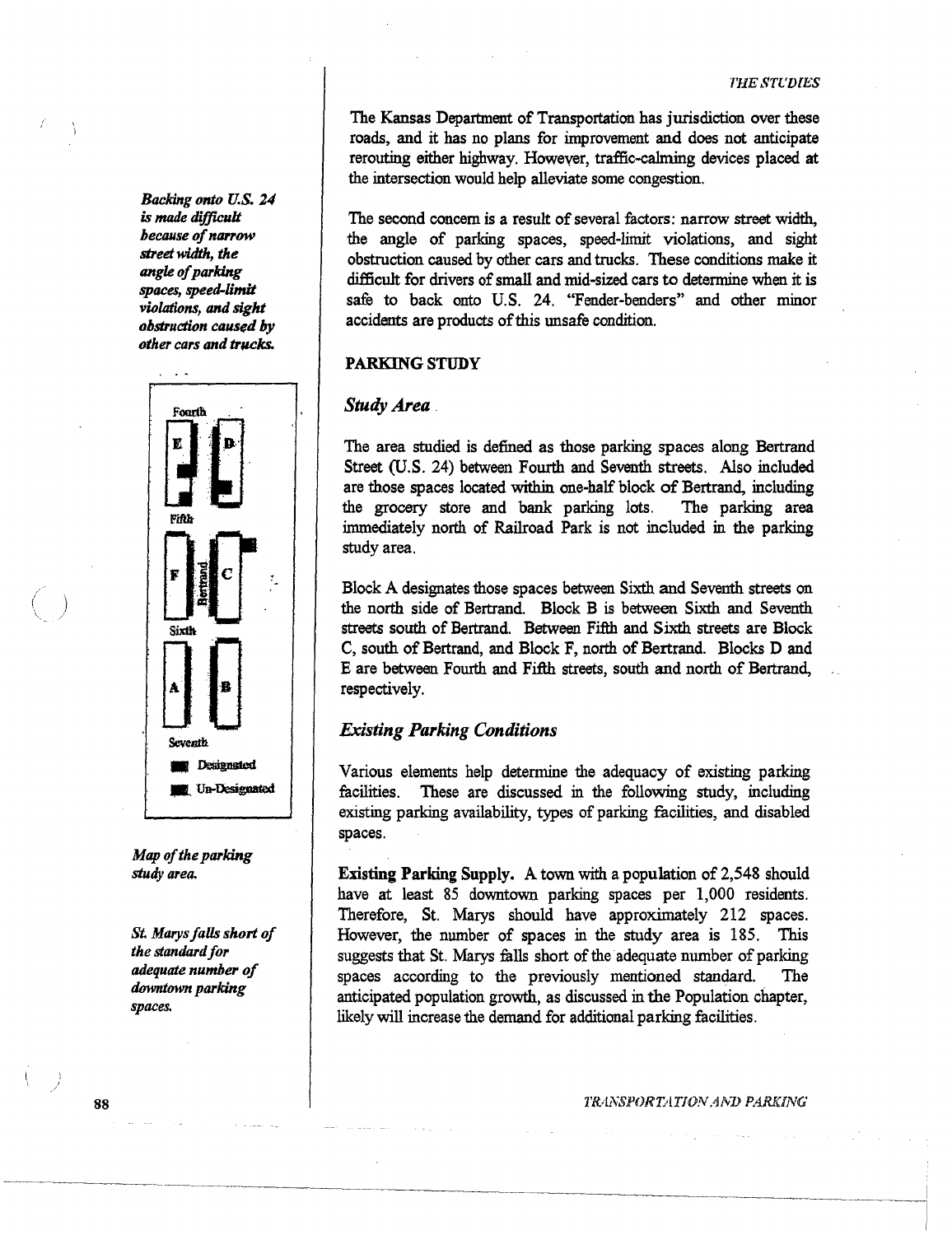# '/'l I I:' STl.'J.> !LS

Table 7-1 shows the number of parking spaces available per block. Block C, the block between Fifth and Sixth streets and south of Bertrand, has the highest number of available spaces (53). It is important to note that the businesses in this block are heavy traffic generators, such as the grocery store, variety store, and restaurant. This block is likely to have a high rate of usage, as indicated by a high occupancy rate.

| Table 7-1. Parking spaces by block. |  |
|-------------------------------------|--|
|-------------------------------------|--|

| <b>Block</b> | Spaces | Percent of All Spaces |
|--------------|--------|-----------------------|
| A            | 16     | 8.65%                 |
| В            | 30     | 16.22%                |
| C            | 53     | 28.65%                |
| D            | 33     | 17.84%                |
| Ε            | 21     | 11.34%                |
| F            | 32     | 17.30%                |
| Total        | 185    | 100.00%               |

*Source: Febn1ary 1997, Parking Survey, KSU* 

Types of **Parking** Spaces. The types parking facilities range from angled parking to parallel parking to parking lots. Most of the parking spaces downtown are angled parking, defined as any parking space that is not parallel to the curb or driving aisle. These spaces are located primarily on Bertrand and most are marked (designated) spaces. However, the eastern portion of Block D has informal (undesignated) angled parking, which is defined as parking facilities or spaces that are unmarked but recognized as legal. Informal parallel spaces are measured at 20 feet per space, and informal angled spaces are measured at 10 feet per space for the purposes of documenting available parking and recording occupancy rates.

Approximately 37 percent of all spaces in the study area are classified as informal. Most of these are unmarked parallel parking. For example, Block A, in front of Railroad Park, has unmarked parallel spaces. Refer to the study area map for the locations of nondesignated spaces.

Other parking facilities include parking lots owned by private businesses. For example, the grocery store has 12 marked angled spaces and two parallel spaces in a lot behind the store; the bank in Block D has nine marked angled spaces; and the convenience store on Block E has four marked spaces and several additional informal spaces. The amount of available parking is determined by identifying the highest level of occupancy during the two days of the study and designating that as its capacity. This figure does not include parking directly in front of gas pumps.

*Most downtown parking is in the form of angled parking spaces.* 

*Approximately 37 percent of all spaces in the study area are classified as informal, or undesignated.* 

89

lR.·L\'.\POHF 1 TIU.\' .·L\'D f"l/<11.LW/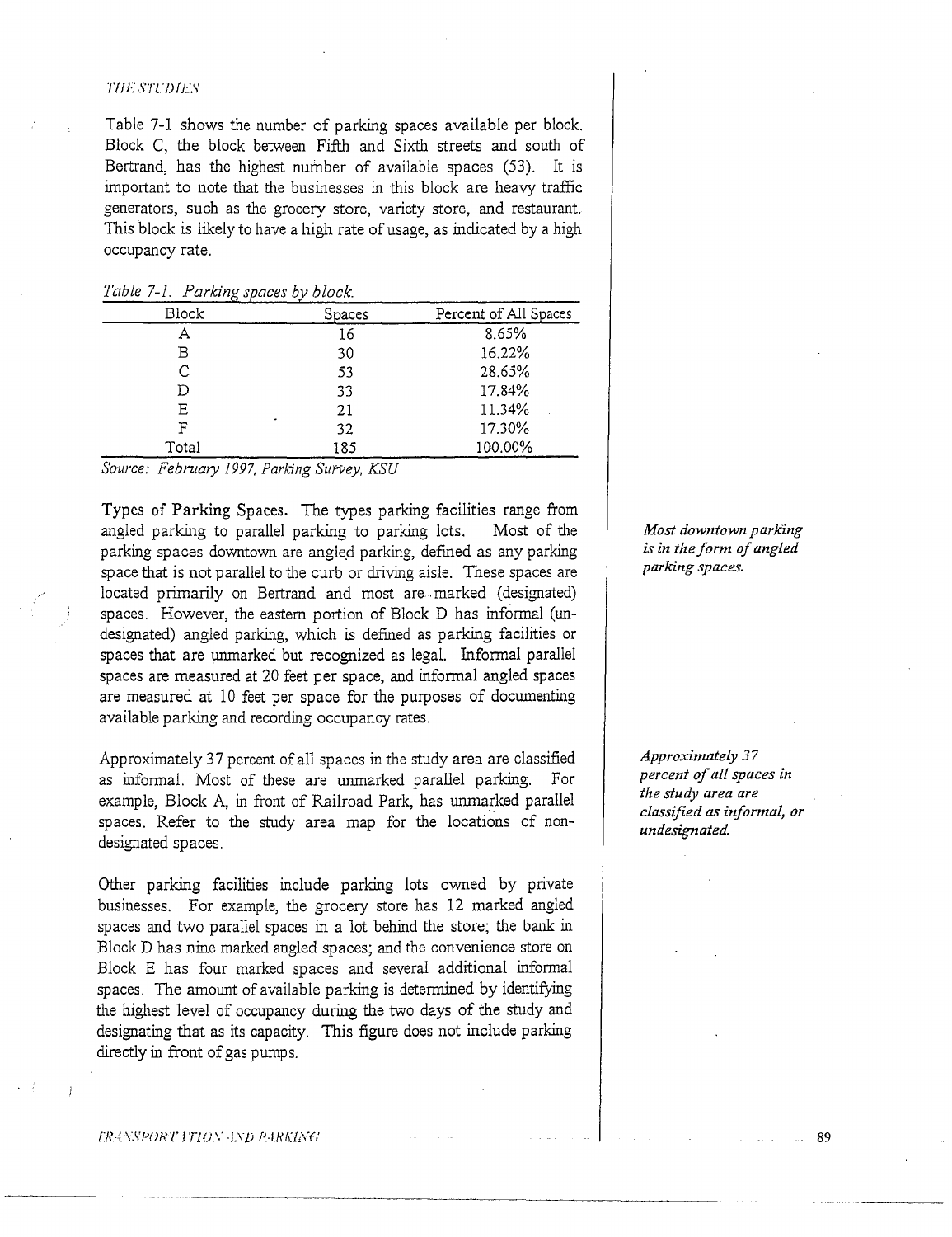Another informal parking facility included in the study is located at the comer of Fifth Street and Bertrand. The land use is a small eating establishment with seasonal operations (closed during winter months). Due to the intensity of use on this lot, it was included in the study. Similar to the convenience lot, the number of available parking spaces was determined by identifying the highest occupancy during the two days of study.

The Americans with Disabilities Act (ADA) of 1990 encourages adequate designated parking for disabled persons. The suggested standard is at least one designated space per block, preferably located at street comers. However, to accurately assess the need of parking for the disabled, a more thorough local audit is required.

St. Marys has an adequate number (six) of designated spaces for the disabled in the study area. Appropriately, Block C, with the most traffic generators, has two marked disabled spaces. Both are located at the east end of the block and properly placed at the comer. Block **D** has two spaces, one on the street and one in the bank parking lot. Blocks B and F each have one disabled space. Block A does not have a marked disabled space, which does not pose a significant problem since there are no retail or commercial activities located on this block. Block E, consisting mostly of unmarked spaces, does not have a marked disabled space.

**Parking Regulations.** Enforcement of parking regulations is essential for the efficient use of downtown parking facilities. Parking in the business district is limited to two hours, and fines range from \$10 to \$50, depending on the type of violation. Only two areas, south of Bertrand on both sides of Fifth Street, have posted signs declaring the parking regulations. According to city officials, parking regulations generally are obeyed: However, parking regulations are not strongly enforced on a daily basis, but rather as a result of complaints about limited parking availability.

# *Parking Occupancy Survey*

 $\ddot{ }$ 

Surveys of downtown business owners and results of focus-group meetings indicate a general perception that parking availability is limited. A closer look at the parking conditions helps identify potential parking problems and may provide an explanation for the perceived problems. This special study explores occupancy, turnover, duration, and peak demand. Occupancy and turnover indicate the intensity of parking activity in the study area. Duration is the average length of time that cars are parked in a specific parking space, and peak demand is defined as the hour with the highest level of

/'f-i'.1.\"SP<JRT.-ITJO:\'.·i.\D *l'.:1Rll.l:VCi*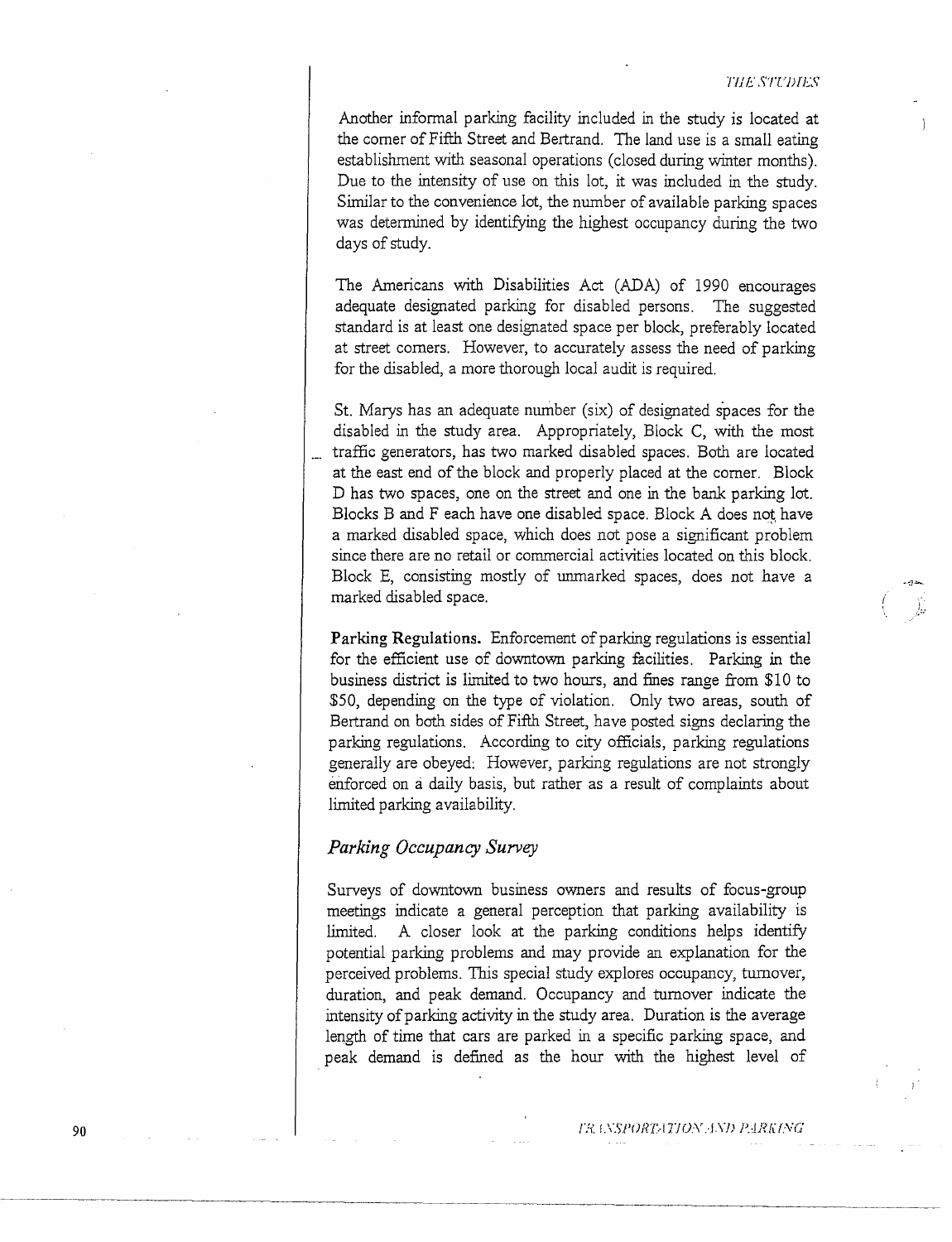### '/'! n: *STl.* /) *ffS*

occupancy. Cars coming to St. Marys from outside the county also are identified.

Methodology. A parking occupancy survey involves counting the number of occupied spaces within the study area at regular intervals for a given period of time. Downtown parking activities are likely to differ on weekdays and weekends; therefore, surveys should be conducted to reflect this difference. The parking occupancy survey for St. Marys was conducted on Saturday, February 15, 1997, and Wednesday, February 19, 1997. The area was studied in 30-minute time intervals between the hours of 9 a.m. and 5 p.m. each day.

License numbers were recorded to indicate an occupied space. This not only identified the space as occupied, but also allowed the surveyors to track duration of stay, identify areas of high turnover, and identify non-local plates. It is important to note that this survey, conducted during a mid-winter month, does not account for seasonal fluctuations or parking activities during special events.

Parking Occupation. Parking occupation is determined by identifying the number of cars in the study area for an entire day and dividing that figure by the total number of available spaces. As expected, Wednesday had a significantly greater turnover rate than Saturday. The total number of cars on Wednesday was 692, resulting in a turnover rate of 3 .74. In comparison, Saturday's total number of cars was 546, providing a turnover rate of 2.95. This implies that not only was there a larger number of cars in the study area on Wednesday, but that, on average, each space was occupied by nearly four cars throughout the day, compared to slightly less than three cars per space on Saturday.

Figure 7-1 shows the occupation levels for both days. On Saturday, the peak demand was at 11 a.m., with a total downtown occupation of 50.27 percent. Notice that overall occupation declines during the afternoon as compared to the morning hours. The occupation rate is considerably higher on Wednesday, with all but four 30-minute intervals below 50 percent, two of which are late-afternoon time intervals. Peak demand was between noon and 1 p.m., with 57.84 percent at noon and 55.68 percent at 12:30.

Some blocks have higher occupation levels than others, as shown in Figure 7-2. For example, Block F (between Fifth and Sixth streets and north of Bertrand) had the highest occupation levels on Wednesday, ranging from 56.25 percent to 93.75 percent during peak demand. Block C, on Wednesday, also had high levels of occupancy, with a high of 64.15 percent at 12:30 p.m.. This reflects the number ·of generator businesses on this block. Although the same blocks, C

UCL \SPORT <sup>l</sup>*nus* .·l.\D f'..JRJ.;JXU

*A parking occupancy survey involves counting the number of occupied spaces within the study area at regular intervals for a given period of time.* 

*Parking occupation is. determined by identifying the number of cars in the study area for an entire day and dividing that figure by the total number of available spaces.* 

*The number of cars on Wednesday was 692, while the number on Saturday was 546.* 

*On Saturday, peak demand was at 11 a.m., while the peak demand on Wednesday occurred between noon and 1 p.m.* 

*Block* F, *between Fifth and Sixth streets and north of Bertrand, had the highest occupation levels on Wednesday, ranging from 56.25 percent to 93. 75 percent.*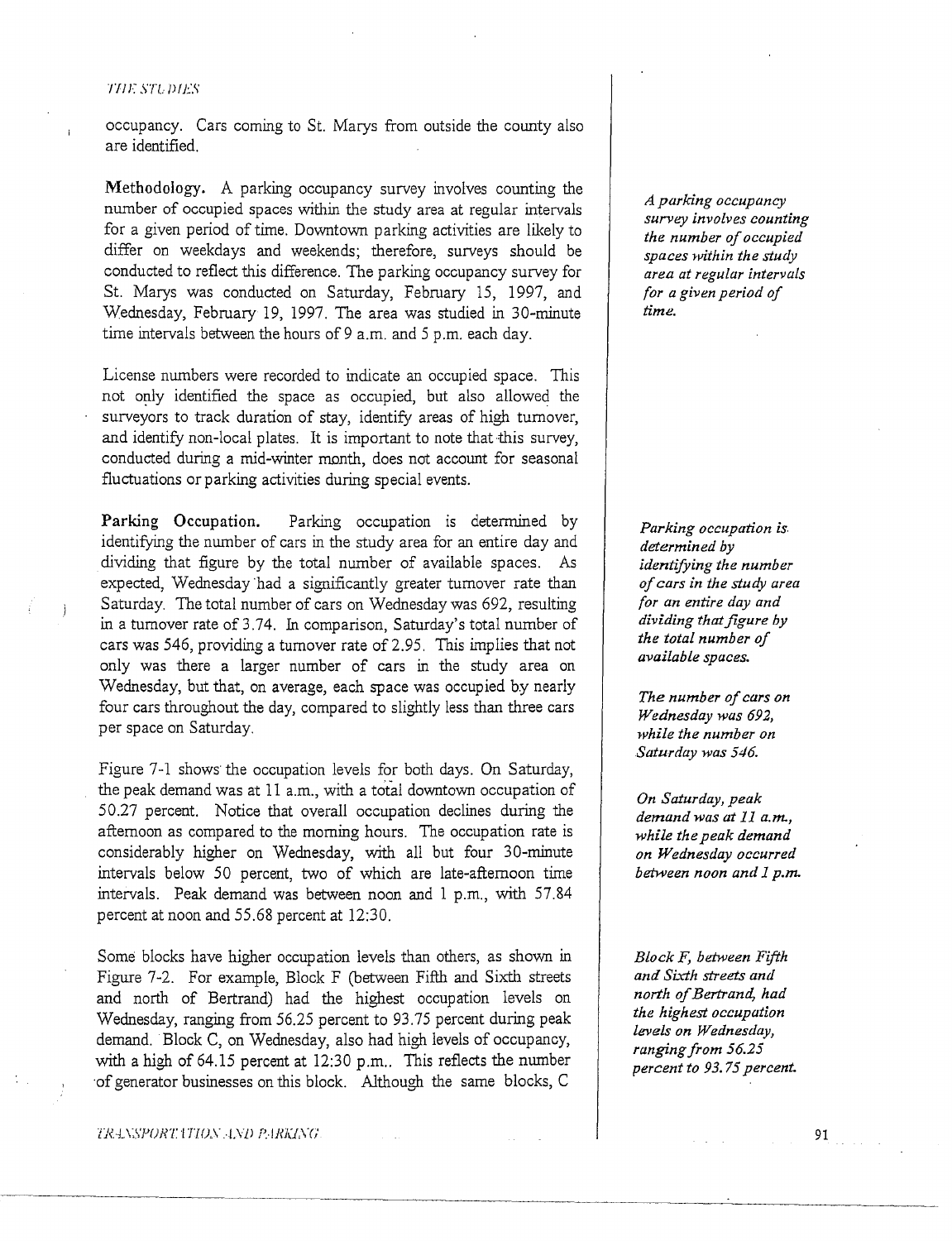





*Figure 7-1. Total downtown parking occupancy.* 

and F, have the highest occupation on Saturday, they are considerably lower, with highs of 56.60 percent at 10:30 a.m. and 59.38 percent at 11 a.m.

Parking Duration. Parking duration studies identify the length of time cars are staying in individual spaces. This type of study may help detennine the reasons for the perceived parking problems.





Source: February, 1997 Parking Survey, KSU



TRASPORTATION IND PARKING

*Parking duration studies identify the length of time cars are staying in individual spaces. This type of study may help determine the reasons for the perceived parking problems.* 

ţ

(  $\langle \quad \rangle$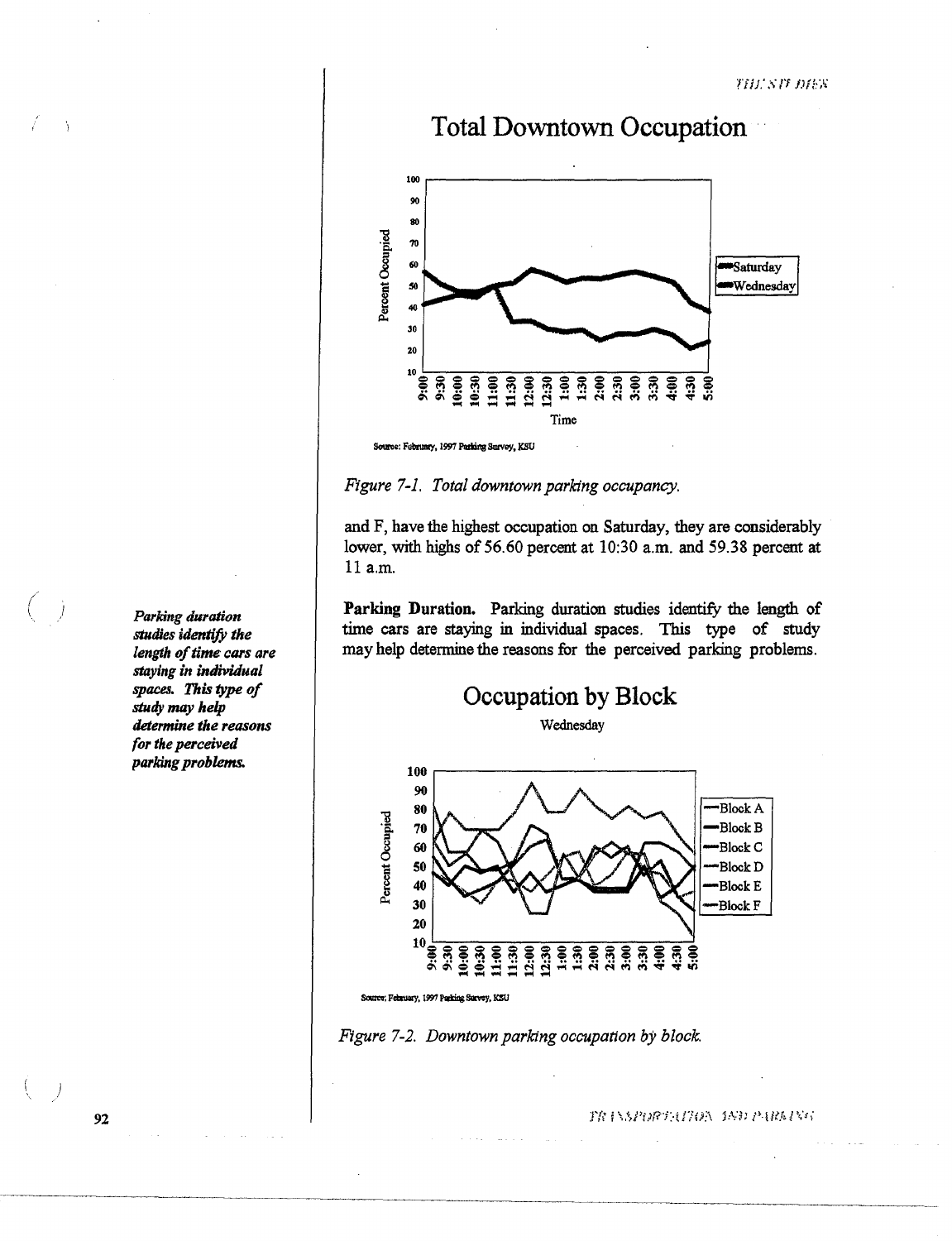#### **HESTUNES**

For example, if a car is in a space for more than five hours, it is most likely that of an employee of a downtown business. This eliminates spaces that could be used by customers. If these spaces are. consistently filled, people will associate the business district with a lack of available parking, discouraging residents from shopping at and using those services and facilities. The resulting loss of customers could cause distress for downtown merchants. Therefore, it is suggested that alternative parking facilities be identified for employees so that "on-street" spaces are available for customers.

Figure 7-3 shows the number and percentage of cars that stayed in their space for more than one hour. Slightly more than 20 percent of all cars stayed in the space for more than one hour on Saturday and 23 percent on Wednesday. On Saturday, one- and two-hour stays were most common. These duration levels were comparable to Wednesday; however, the number of cars staying more than five hours is considerably higher on Wednesday. Much of this can be attributed to employees parking on Bertrand, especially on the north side between Fifth and Sixth streets.

Out-of-County Plates. Recording license plate numbers during the parking study helps identify who is shopping in the businesses and using the services located in St. Marys. Local and non-local users were determined by documenting the county on the license plates.

More cars from outside the county were present on the weekday than on the weekend day, 114 and 109, respectively. Figure 7-4 indicates



*Figure 7-3. Downtown parking duration.* 

FRANSYMY LYAN AND PARTISK

*On Saturday, one- and two-hour stays were most common. These duration levels are comparable to Wednesday; however, the number of cars staying more than five hours* is *considerably higher on Wednesday.* 

*Recording license plate numbers helps identify who is shopping in the businesses and using* · *the services located in St Marys.*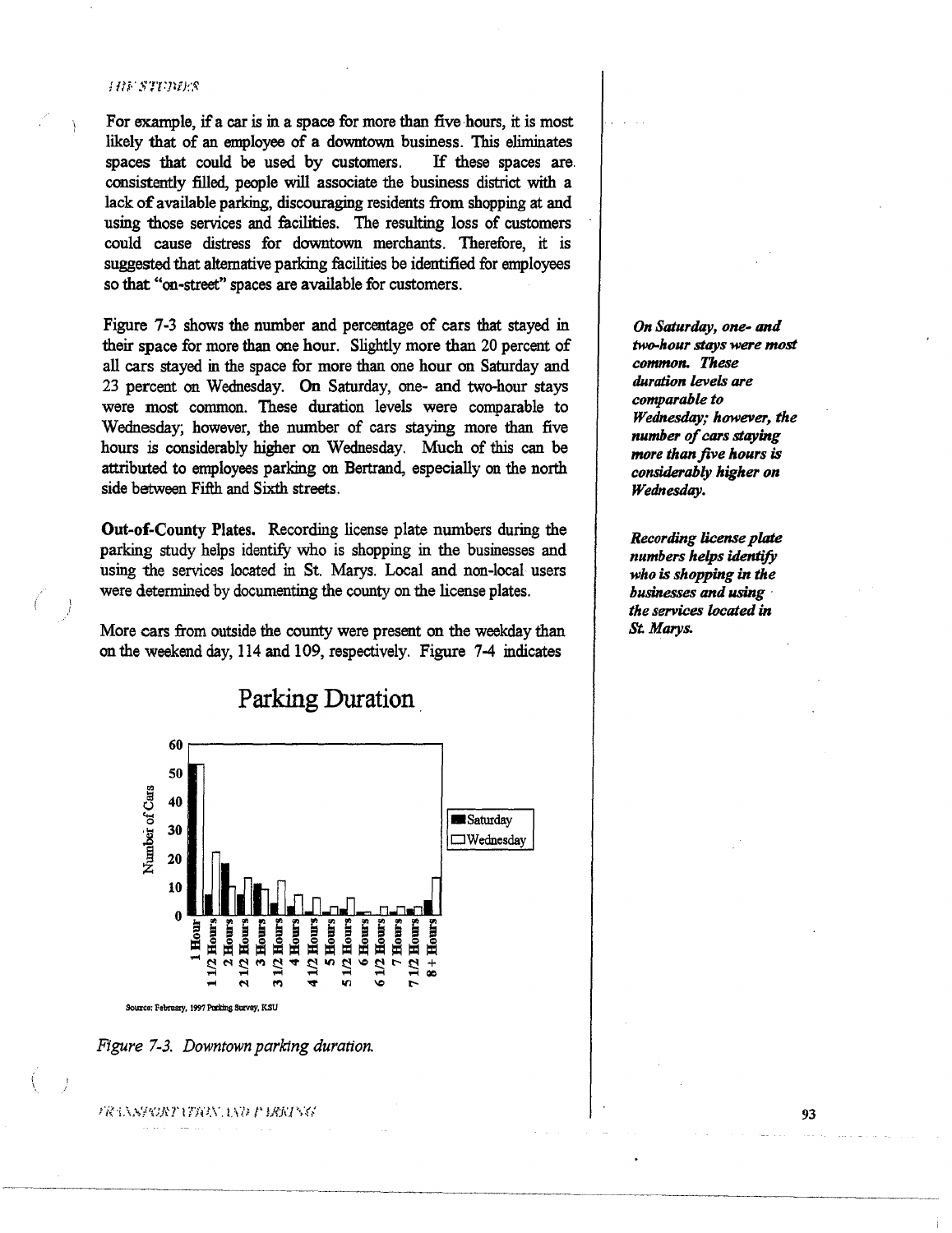

*Figure 7-4. Parking with reference to local and non-local plates.* 

that fewer non-local cars were present on Wednesday (16.46 percent) than on Saturday (19.96 percent). This could reflect a greater general tendency toward out-of-town travel (to visit friends and relatives or to shop) on weekends, whereas weekday travel is more typically limited to daily business activities.

Similarly, more cars from out-of-state were using downtown on Saturday than on Wednesday. Out-of-state cars from Missouri, California, Florida, and Michigan were observed, with Missouri accounting for most (six) of the vehicles.

The most ccmmon out-of-county Kansas plates on both days were those from Shawnee and Wabaunsee counties, though Jackson County also was well represented on both Saturday and Wednesday. These counties are in close proximity to St Marys, and residents of these counties are likely to drive to St. Marys for certain services and products. This is a good sign for St. Marys and the central business district's economic viability, and it suggests a considerable market area for St. Marys services. This is discussed further in the Economics chapter.

# **CONCLUSIONS**

The transportation and parking systems do appear to have some threats and challenges. Congestion at the intersection of U.S. 24 and K-63 continues to be a primary transportation concern. The most critical safety hazard is attempting to back-out onto to U.S. 24. The parking study reveals an adequate amount of parking and no significant problem with parking availability. However, there are a number of employees parking in areas that should be available for customers.

*Tiu: most common outof-cuunty Katt.,as {'{ates Oil both days were those from Shawnee and Wabaunsee counties. though Jackson*  County also was well*represented.* 

*Congestion at the intersection of U.S. 2-t* and K-63 *continues to be a primary concern.*